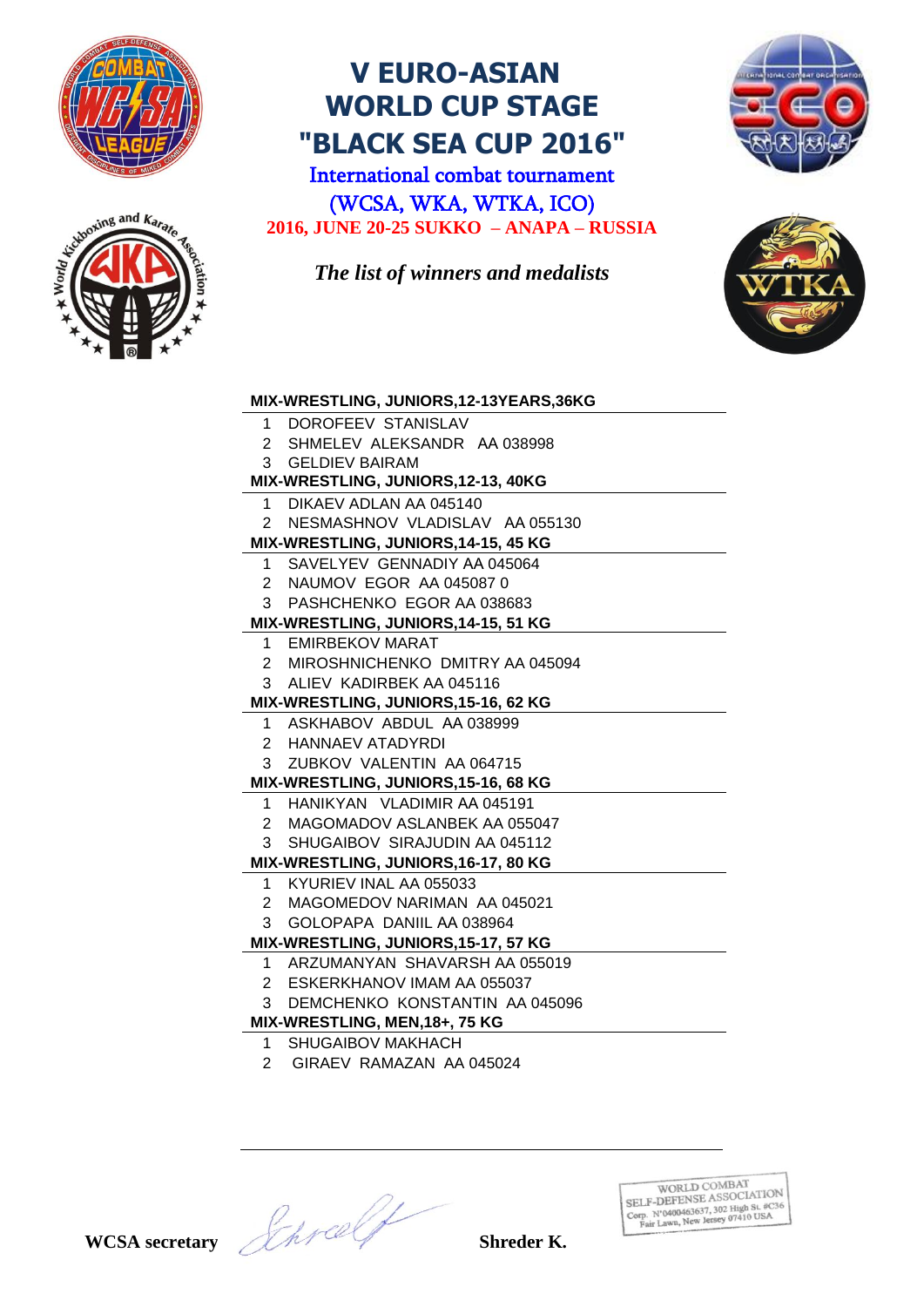

International combat tournament

(WCSA, WKA, WTKA, ICO) **2016, JUNE 20-25 SUKKO – ANAPA – RUSSIA**

*The list of winners and medalists*





#### **FREE-COMBAT,JUNIORS,12-13YEARS, 35 KG**

- 1 BARBOYANOV ANDREY АА 038960
- 2 MODICHEV ARTEM AA 055168
- **FREE-COMBAT,JUNIORS,12-13YEARS, 40KG**
- 1 DIKAEV ADLAN AA 045140
- 2 KHODKO NIKITA
- 3 YKIMICHEV ANDREI AA 055166

#### **FREE-COMBAT,JUNIORS,12-13YEARS, 50KG**

- 1 EGOSHIN VLADISLAV АА 038593
- 2 ALBEKOV AKHMED AA 045133
- 3 BABIN NIKOLAY АА 038965

#### **FREE-COMBAT,JUNIORS,14-15YEARS, 50KG**

- 1 EMIRBEKOV MARAT
- 2 MASLOV ARTEM АА 045076
- 3 VASILEV ROMAN АА 038958

#### **FREE-COMBAT,JUNIORS,14-16YEARS, 75KG**

- 1 IVANOV ARTEM АА 064763
- 2 IVASHCHENKO ALEKSANDR АА 055006

#### **FREE-COMBAT,JUNIORS,15-17YEARS, 65KG**

- 1 KAPPUSHEV RAMAZAN AA 038789
- 2 ZHIRNOV ARTEM АА 064748
- 3 PEGOV EUGENE АА 045103

#### **FREE-COMBAT,JUNIORS,15-16YEARS, 55KG**

- 1 SMOLEI RUSLAN AA 045157
- 2 DEMCHENKO KONSTANTIN AA 045096

#### **FREE-COMBAT,JUNIORS,16-17YEARS, 80KG**

- 1 MIMULATOV RASUL AA 045148
- 2 VARAVIN PAVEL AA 041163

#### **FREE-COMBAT,MEN,18+YEARS, 75KG**

- 1 SHPEDT IVAN AA 045151
- 2 GIRAEV RAMAZAN AA 045024

#### **FREE-COMBAT,JUNIORS,14-15YEARS, 60KG**

- 1 LYAKHIN MICHAEL АА 045156
- 2 ZUBKOV VALENTIN AA 064715
- 3 TYSHOV IGOR' АА 055095

WCSA secretary *Shreef* Shreder K.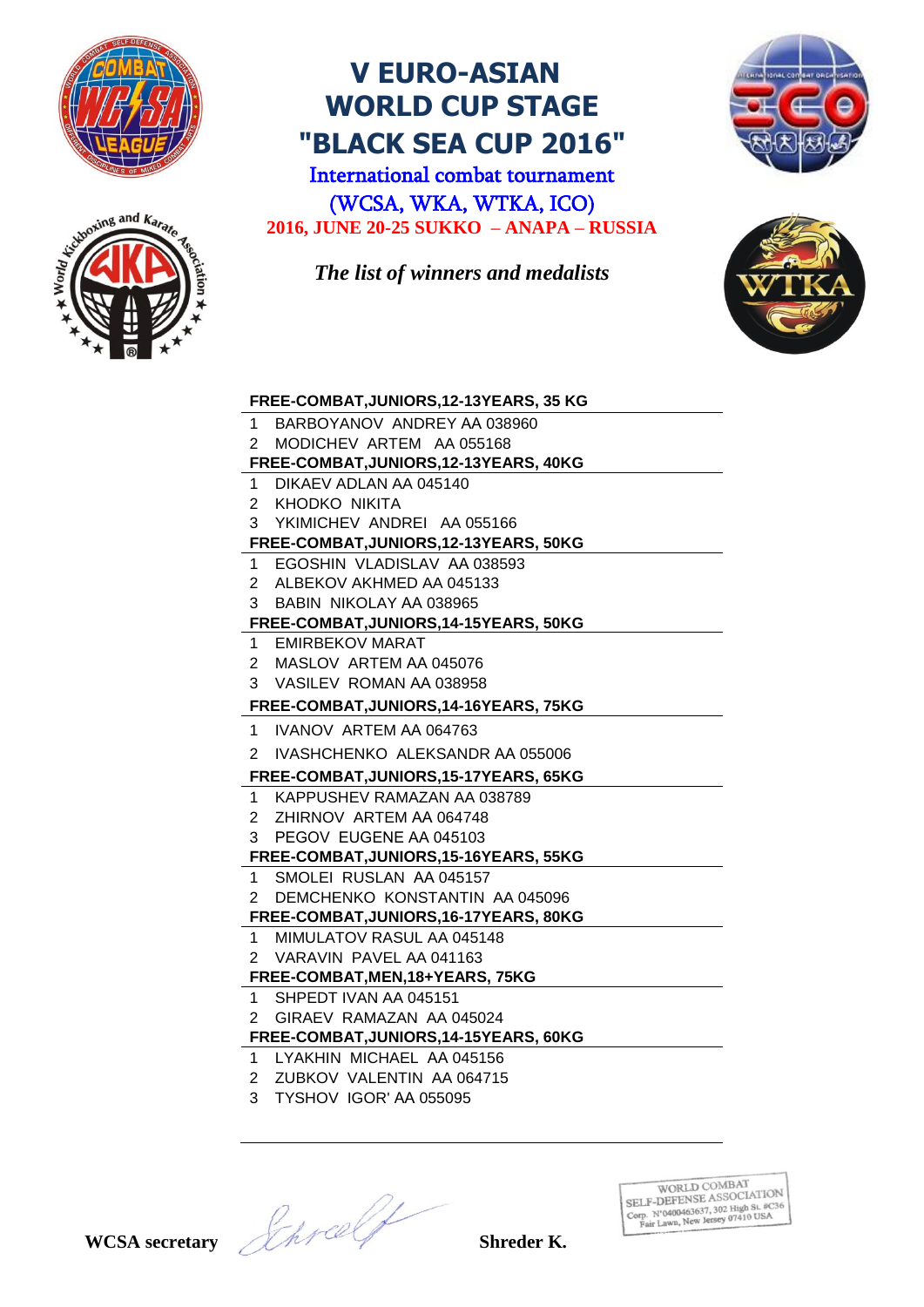

International combat tournament

(WCSA, WKA, WTKA, ICO) **2016, JUNE 20-25 SUKKO – ANAPA – RUSSIA**

*The list of winners and medalists*





#### **SAFE -POINT, JUNIORS, 12-13 YEARS, 33 KG**

- 1 MAMMADOV MAGOMED
- 2 YARKOVOY DMITRY AA 064943
- 3 ALEXENKO ARTEM
- **SAFE -POINT, JUNIORS, 12-13 YEARS, 45 KG**
- 1 ALBEKOV AKHMED AA 045133
- 2 MORAR IVAN AA 064947
- 3 TKACHEV GEORGII AA 038788

### **SAFE -POINT, FEMALE, 12-15 YEARS, 55 KG**

- 1 SHCHERBACHENKO NATALIYA AA 045091
- 2 KARASYOVA YULIA AA 045086
- **SAFE -POINT, JUNIORS, 14-16 YEARS, 57 KG**
- 1 KAMENTSEV KIRILL AA 038585
- 2 MALYSHENKO ALEXEY AA 045090
- 3 BAKHMUTOV ROMAN
- **SAFE -POINT, FEMALE, 16-19 YEARS, 60 KG**
- 1 KHODKO VICTORIA
- 2 MUSLIMOVA EMILIA AA 045023

#### **SAFE -POINT, FEMALE, 16-19 YEARS, 65 KG**

- 1 SHPAK NADEZHDA AA 038586
- 2 GAMIDOVA UMA AA 045020
- 3 GASPARYAN ADELINA AA 045022
- **SAFE-COMBAT,MALE, 12-13 YEARS, 36 KG**
- 1 ISAEV MAGOMED AA 045121
- 2 YARKOVOY DMITRY AA 064943
- 3 MODICHEV ARTEM AA 055168

#### **SAFE-COMBAT,MALE, 12-13 YEARS, 39 KG**

- 1 DIKAEV ADLAN AA 045140
- 2 MAGOMEDOV GIMBAT AA 045111
- 3 YKIMICHEV ANDREI AA 055166
- **SAFE-COMBAT,MALE, 12-13 YEARS, 42 KG**
- 1 ABDULAEV ABDULMANAP AA 045119
- 2 GALAEV ALBERT AA 045004
- 3 TERLOEV MUSA AA 045002

WCSA secretary *Shreef* Shreder K.

WORLD COMBAI WORLD COMBAIL<br>SELF-DEFENSE ASSOCIATION SELF-DEFENSE ASSOCIATION<br>Corp. N'0400463637, 302 High St. #C36<br>Fair Lawn, New Jersey 07410 USA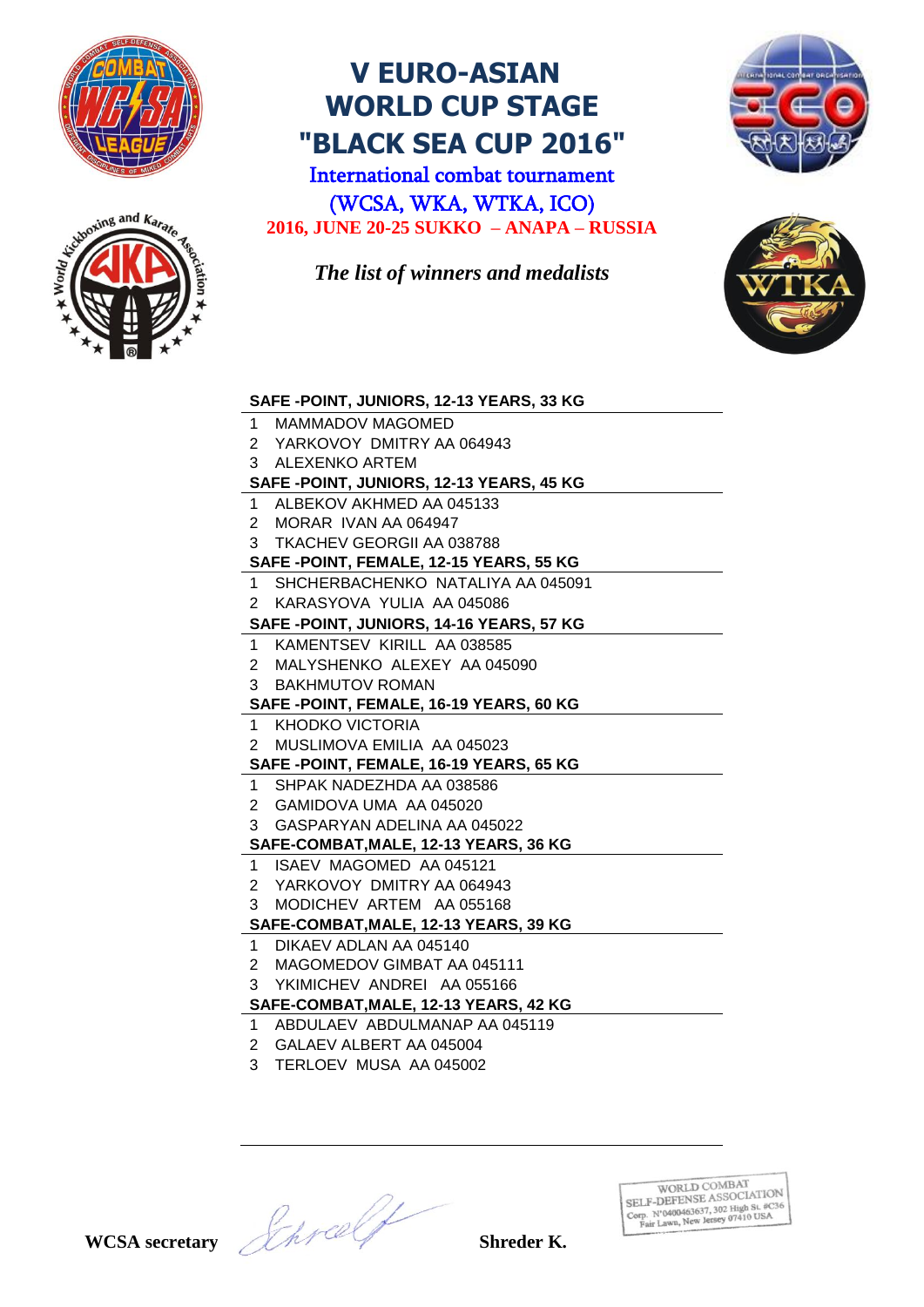

International combat tournament

(WCSA, WKA, WTKA, ICO) **2016, JUNE 20-25 SUKKO – ANAPA – RUSSIA**

*The list of winners and medalists*





#### **SAFE-COMBAT,MALE, 12-13 YEARS, 45 KG**

- 1 KOTAEV ARTUR AA 045131
- 2 NAUMOV EGOR AA 045087
- 3 TOTSKIY VLADIMIR АА 038956

#### **SAFE-COMBAT,MALE, 12-13 YEARS, 48 KG**

- 1 BELIKOV MAKSIM АА 038617
- 2 TKACHEV GEORGII AA 038788
- 3 PASHCHENKO EGOR AA 038683

#### **SAFE-COMBAT,MALE, 12-13 YEARS, 54 KG**

- 1 NALGIEV ISLAM AA 045017
- 2 EGOSHIN VLADISLAV АА 038593
- 3 BABIN NIKOLAY АА 038965

#### **SAFE-COMBAT,MALE, 14-15 YEARS, 48 KG**

- 1 VASILEV ROMAN АА 038958
- 2 MALTSEV SERGEY АА 038782
- 3 ASBULATOV ASBULAT AA 045120

#### **SAFE-COMBAT,MALE, 14-15 YEARS, 51 KG**

- 1 EVLOEV RAMZAN AA 045010
- 2 MIROSHNICHENKO DMITRY AA 045094
- 3 TEDEEV ALAN AA 045127

#### **SAFE-COMBAT,MALE, 14-15 YEARS, 54 KG**

- 1 BESTAEV AZAMAT AA 045128
- 2 GLUSHENKO MAXIM AA 038152
- 3 DEMCHENKO KONSTANTIN AA 045096
- **SAFE-COMBAT,MALE, 14-15 YEARS, 57 KG**
- 1 BIGULAEV ALAN AA 045130
- 2 MALYSHENKO ALEXEY AA 045090
- 3 SIRAEV MUHAMMAD AA 045114

#### **SAFE-COMBAT,MALE, 14-15 YEARS, 60 KG**

- 1 ZUBKOV VALENTIN AA 064715
- 2 LYAKHIN MICHAEL АА 045156
- 3 SEYFULLAYEV ZAUR АА 045147

#### **SAFE-COMBAT,MALE, 14-15 YEARS, 64 KG**

- 1 ASHABOV ABDUL АА 038999
- 2 FEDOROV DANIIL AA 045100
- 3 ZHIRNOV ARTEM АА 064748

WCSA secretary *Shreef* Shreder K.

WORLD COMBAI WORLD COMBAIL<br>SELF-DEFENSE ASSOCIATION SELF-DEFENSE ASSOCIATION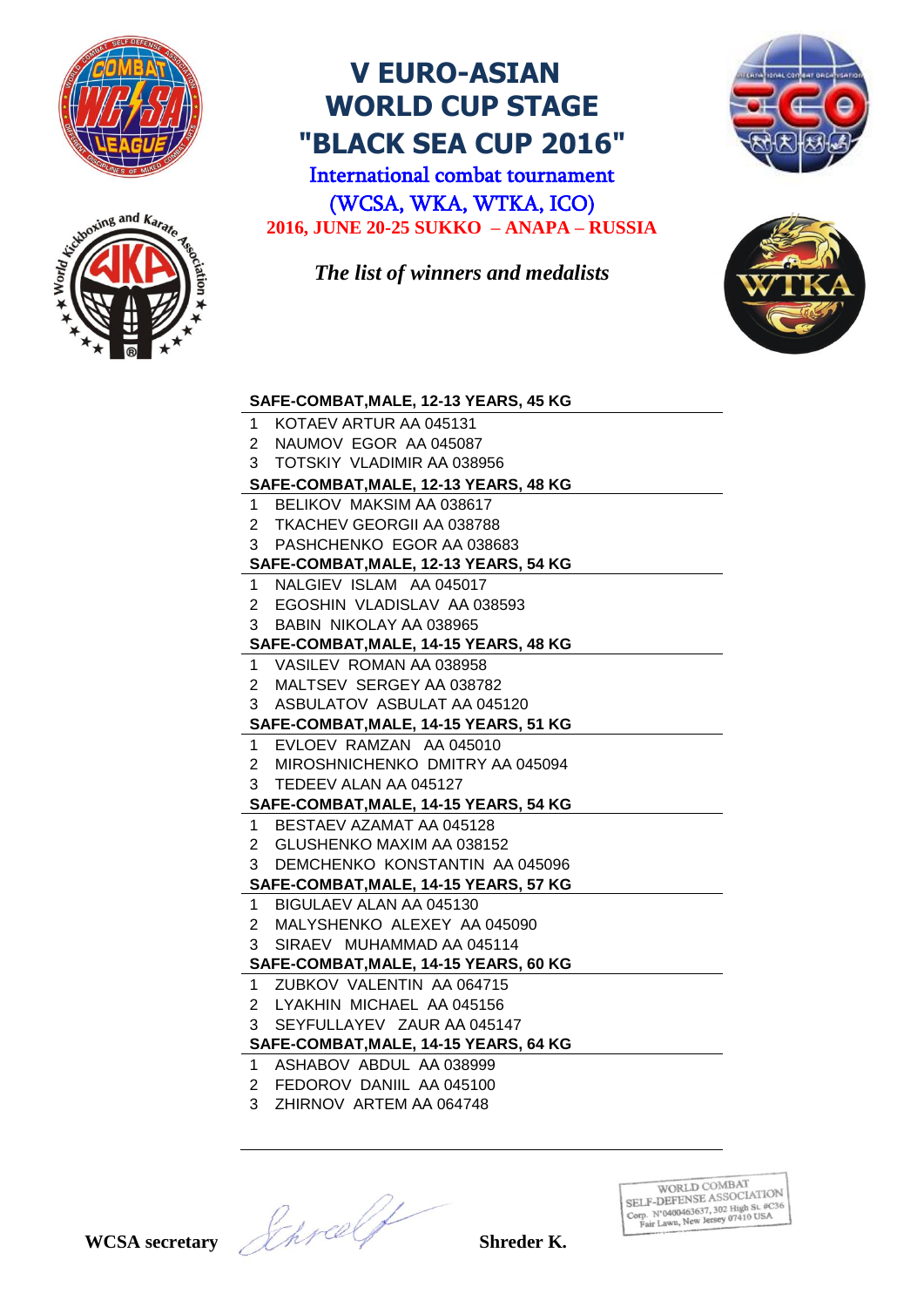

International combat tournament

(WCSA, WKA, WTKA, ICO) **2016, JUNE 20-25 SUKKO – ANAPA – RUSSIA**

*The list of winners and medalists*





#### **SAFE-COMBAT,MALE, 14-15 YEARS, 68 KG**

- 1 DZIOEV VLADISLAV AA 045129
- 2 CHERNENKO SERGEI AA 045101

#### **SAFE-COMBAT,MALE, 14-15 YEARS, 80 KG**

- 1 IVASHCHENKO ALEKSANDR АА 055006
- 2 DYATCHENKO VLADISLAV АА 045069
- 3 KREYDA KIRILL АА 045068

#### **SAFE-COMBAT,FEMALE,14-16YEARS, 54KG**

- 1 LAGUTKINA ANNA AA 038149
- 2 MUSLIMOVA EMILIA AA 045023
- 3 SHCHERBACHENKO NATALIYA AA 045091

#### **SAFE-COMBAT,JUNIORS,16-17YEARS, 54KG**

- 1 SMOLEI RUSLAN AA 045157
- 2 MALSAGOV MAGOMED AA 045011
- 3 KHAKIMOV KHADJIMURAD AA 045102

#### **SAFE-COMBAT,JUNIORS,16-17YEARS, 57KG**

- 1 ARZUMANYAN SHAVARSH AA 055019
- 2 BEKOV HASAN AA 045003
- 3 KAMENTSEV KIRILL AA 038585

#### **SAFE-COMBAT,JUNIORS,16-17YEARS, 64KG**

- 1 KAPPUSHEV RAMAZAN AA 038789
- 2 HANIKYAN VLADIMIR АА 045191
- 3 KRIKUNOV ILYA АА 064940

#### **SAFE-COMBAT,JUNIORS,16-17YEARS, 68KG**

- 1 KOSTOEV DJABRAIL AA 045019
- 2 MAGOMADOV ASLANBEK AA 055047
- 3 AMELIN ALEXANDER АА 064937

#### **SAFE-COMBAT,JUNIORS,16-17YEARS, 72KG**

- 1 IVANOV ARTEM АА 064763
- 2 GOLOPAPA DANIIL АА 038964
- **SAFE-COMBAT,JUNIORS,16-17YEARS, 76KG**
- 1 KYURIEV INAL AA 055033
- 2 MAGOMEDOV NARIMAN AA 045021
- **SAFE-COMBAT,JUNIORS,16-17YEARS, 80KG**
- 1 MIMULATOV RASUL AA 045148
- 2 VARAVIN PAVEL AA 041163

WCSA secretary *Shreef* Shreder K.

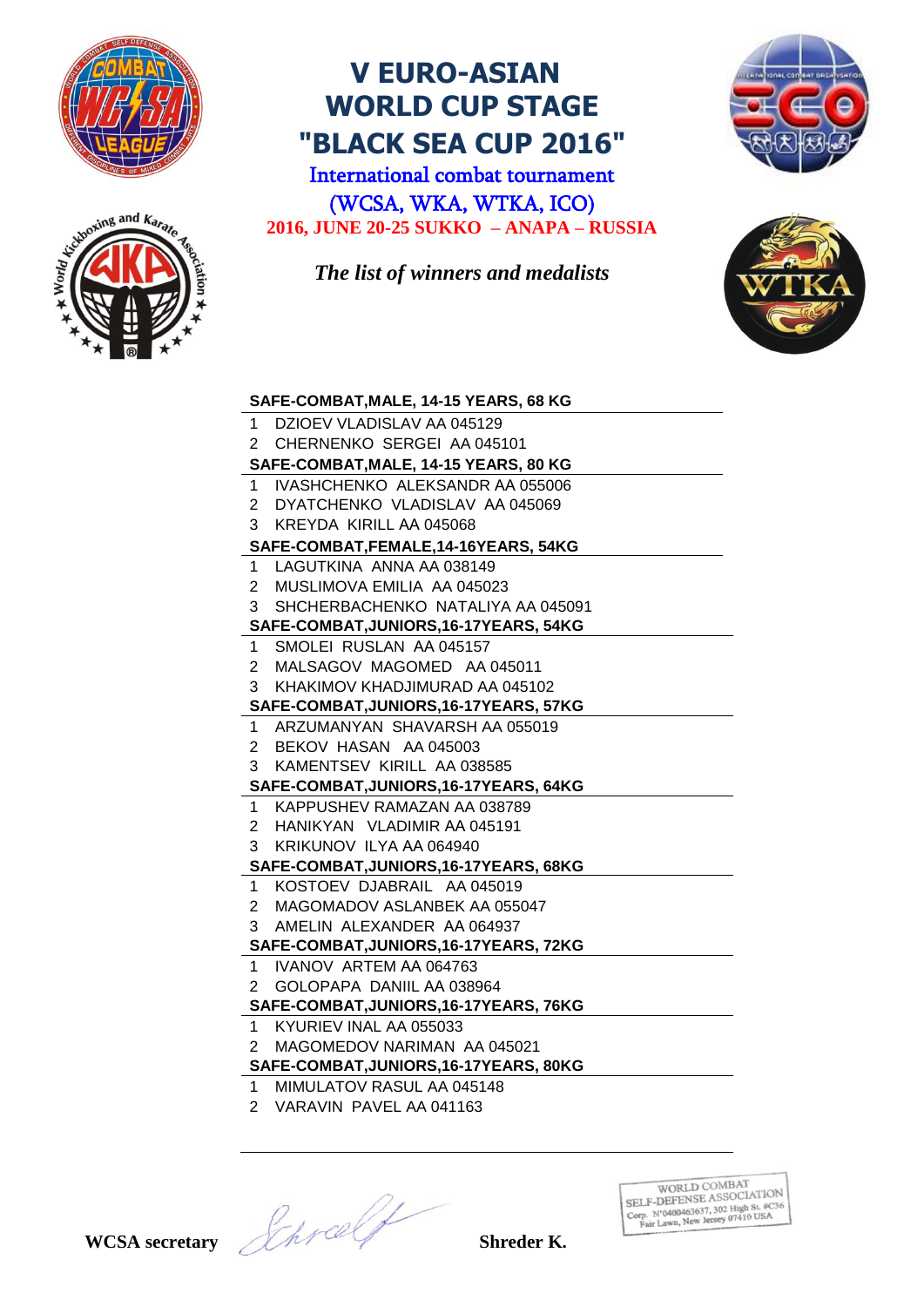

International combat tournament

(WCSA, WKA, WTKA, ICO) **2016, JUNE 20-25 SUKKO – ANAPA – RUSSIA**

*The list of winners and medalists*





#### **SAFE-COMBAT,FEMALE,16-19YEARS, 60KG**

- 1 SAFRONOVA NATALIYA
- 2 KHODKO VICTORIA
- 3 GASPARYAN ADELINA AA 045022
- **SAFE-COMBAT,FEMALE,18+YEARS, 68KG**
- 1 SHPAK NADEZHDA AA 038586
- 2 GAMIDOVA UMA AA 045020

#### **SAFE-COMBAT,MEN,18+YEARS, 68KG**

- 1 AGAPOV ILYA АА 045072
- 2 BUYAKAS ALEKSANDR АА 045028

#### **SAFE-COMBAT,MEN,18+YEARS, 72KG**

- 1 GIRAEV RAMAZAN AA 045024
- 2 AKTIMIROV ISMAIL АА 045024

#### **SAFE-COMBAT,MEN,18+YEARS, 80KG**

- 1 SAMARKIN VICTOR AA 045149
- 2 ASLANOV MURAD AA 0450249
- 3 KORNEV ARTEMIY АА 045027

#### **ORIENTAL-COMBAT,MALE,12-13YEARS, 36KG**

- 1 MODICHEV ARTEM AA 055168
- 2 GANDALOEV AHMED AA 045007
- 3 YARKOVOY DMITRY AA 064943
- **ORIENTAL-COMBAT,MALE,12-13YEARS, 39KG**
- 1 DIKAEV ADLAN AA 045140
- 2 VELIEV IBRAGIM
- 3 KHODKO NIKITA

#### **ORIENTAL-COMBAT,MALE,12-13YEARS, 47KG**

- 1 NAUMOV EGOR AA 045087
- 2 AKIEV ABDULLA AA 045014
- 3 TERLOEV MUSA AA 045002

### **ORIENTAL-COMBAT,MALE,12-13YEARS, 52KG**

- 1 EGOSHIN VLADISLAV АА 038593
- 2 DJANDIGOV ISMAIL AA 045005
- 3 NALGIEV ISLAM AA 045017

#### **ORIENTAL-COMBAT,FEMALE,12-14YEARS, 60KG**

- 1 KARASYOVA YULIA AA 045086
- 2 LAGUTKINA ANNA AA 038149

WCSA secretary *Shreef* Shreder K.

WORLD COMBAI WORLD COMBAIL<br>SELF-DEFENSE ASSOCIATION SELF-DEFENSE ASSOCIATION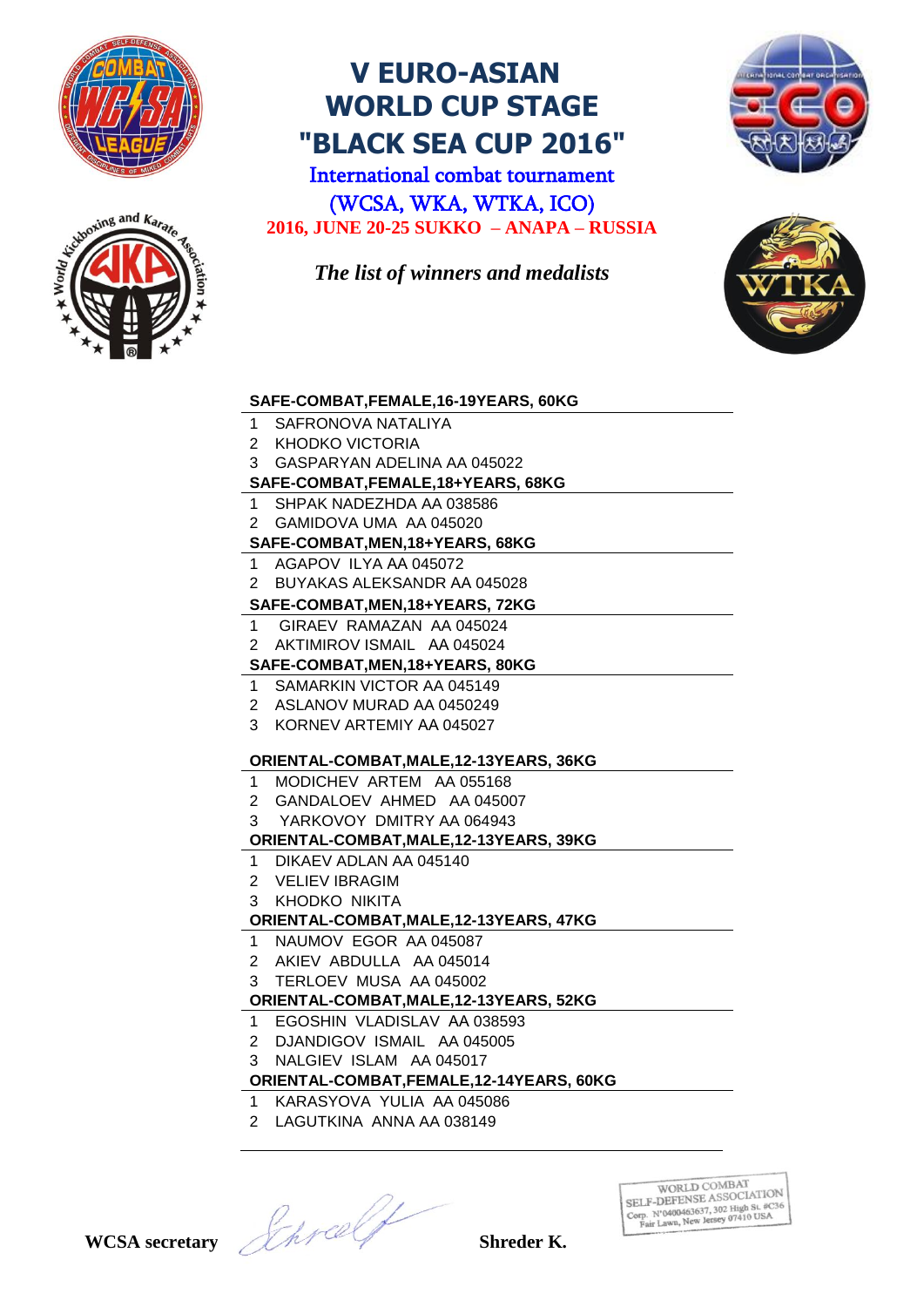

International combat tournament

(WCSA, WKA, WTKA, ICO) **2016, JUNE 20-25 SUKKO – ANAPA – RUSSIA**

*The list of winners and medalists*





#### **ORIENTAL-COMBAT,MALE,14-15YEARS, 47KG**

- 1 GAFAROV NAZIM
- 2 KOSTOEV MIKAIL AA 045013
- **ORIENTAL-COMBAT,MALE,14-15YEARS, 52KG**
- 1 BABAEV EMIN
- 2 EVLOEV RAMZAN AA 045010
- 3 DJAFAROV MURAD

#### **ORIENTAL-COMBAT,MALE,14-15YEARS, 60KG**

- 1 ASHABOV ABDUL АА 038999
- 2 MUSTAFAEV TARIKHERDI
- 3 MALYSHENKO ALEXEY AA 045090

**ORIENTAL-COMBAT,MALE,16-17YEARS, 57KG**

- 1 KAMENTSEV KIRILL AA 038585
- 2 MALSAGOV MAGOMED AA 045011
- 3 BEKOV HASAN AA 045003
- **ORIENTAL-COMBAT,MALE,16-17YEARS, 65KG**
- 1 VEYISOV KERAM
- 2 KOSTOEV DJABRAIL AA 045019
- 3 PEGOV EUGENE АА 045103

#### **ORIENTAL-COMBAT,MALE,16-17YEARS, 65KG**

- 1 KHODKO VICTORIA
- 2 SARIEVA ESMIRA
- **ORIENTAL-COMBAT,MALE,18+YEARS, 73KG**
- 1 MAQERRAMOV VUGAR
- 2 RAMAZANOV ABDURAKHIM AA 045112

#### **MIX-COMBAT,MEN,18+YEARS, 65KG**

- 1 SIRAEV RAMAZAN AA 045115
- 2 ARIFZODA BAKHTOVARSHOI АА 045025
- 3 BUYAKAS ALEKSANDR АА 045028

#### **MIX-COMBAT,MEN,18+YEARS, 75KG**

- 1 SHUGAIBOV MAKHACH
- 2 FEZLIEV RASHIDHAN AA 045113
- 3 HACHATRYAN GAIK АА 045070
- **MIX-COMBAT,MEN,18+YEARS, 80KG**
- 1 SHPEDT IVAN AA 045151
- 2 ASLANOV MURAD AA 0450249
- 3 KORNEV ALEKSEI АА 045026

WCSA secretary *Shreef* Shreder K.

WORLD COMBAI WORLD COMBAIL<br>SELF-DEFENSE ASSOCIATION SELF-DEFENSE ASSOCIATION